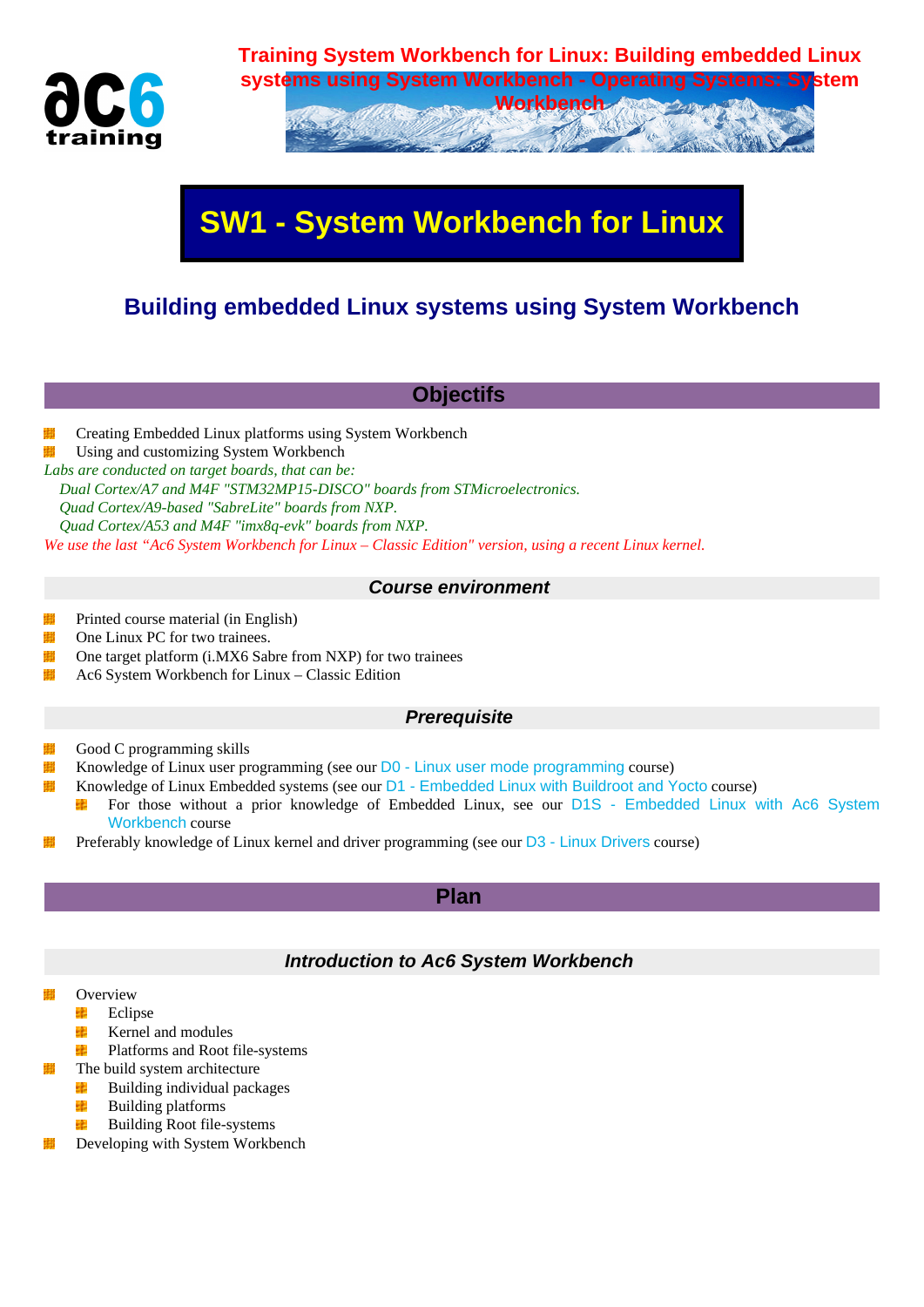- 醒 Creating an application
- 硅 Building the application
- e <mark>e</mark> Debugging

*Exercice: Building a root file system using a pre-defined platform template*

#### **Developing applications with System Workbench**

- Creating a Linux program
- 镾 Creating a library
	- $\mathcal{L}=\frac{1}{2}$ Static library
	- 鲜 Shared library
- Debugging on the target
	- Using an SSH connection H.
	- Debugging shared libraries **E PE**

*Exercice: Create a small program, with a custom shared library, and debug it on the target*

#### **Creating a Linux Platform**

- Creating a platform project
	- Importing a pre-configured platform **SEPTE**
	- **Creating a platform from scratch**
- Configuring the platform 蝿
	- Source and installation directories
	- $\blacksquare$  Link to a target Rootfs
	- $\blacksquare$  Build configurations

*Exercice: Create and configure a minimum platform from scratch, using library packages*

- 啪 Populating the build environment
	- **E PE** Import packages in the build environment
	- **Build individual packages**
	- $\blacksquare$  Build the whole platform

#### *Exercice: Build the platform, manually building some packages*

- 蝿 Adding packages to a platform
	- **From a library**
	- **From an existing Eclipse project**

*Exercice: Add the previously developed application to the platform*

#### Creating a new package

- $S$ pecifying the source
- **Patching the official sources**
- **Adding package-specific resources**
- **SIMPLE** Adding package configuration directives

*Exercice: Add a new open-source package to the platform*

*Exercice: Compiling and customizing the kernel*

#### **Compiling and customizing the kernel**

- Kernel projects
	- **Creating a kernel project**
	- 硅 Selecting the architecture and configuration
	- 硅 Customizing the configuration
	- 42 Compiling the kernel

*Exercice: Configure and compile the kernel in the platform*

- Module projects
	- **Participants** Creating a module project
	- e pr Linking it to a kernel project
	- **Creating and building modules**

*Exercice: Add and configure an external module*